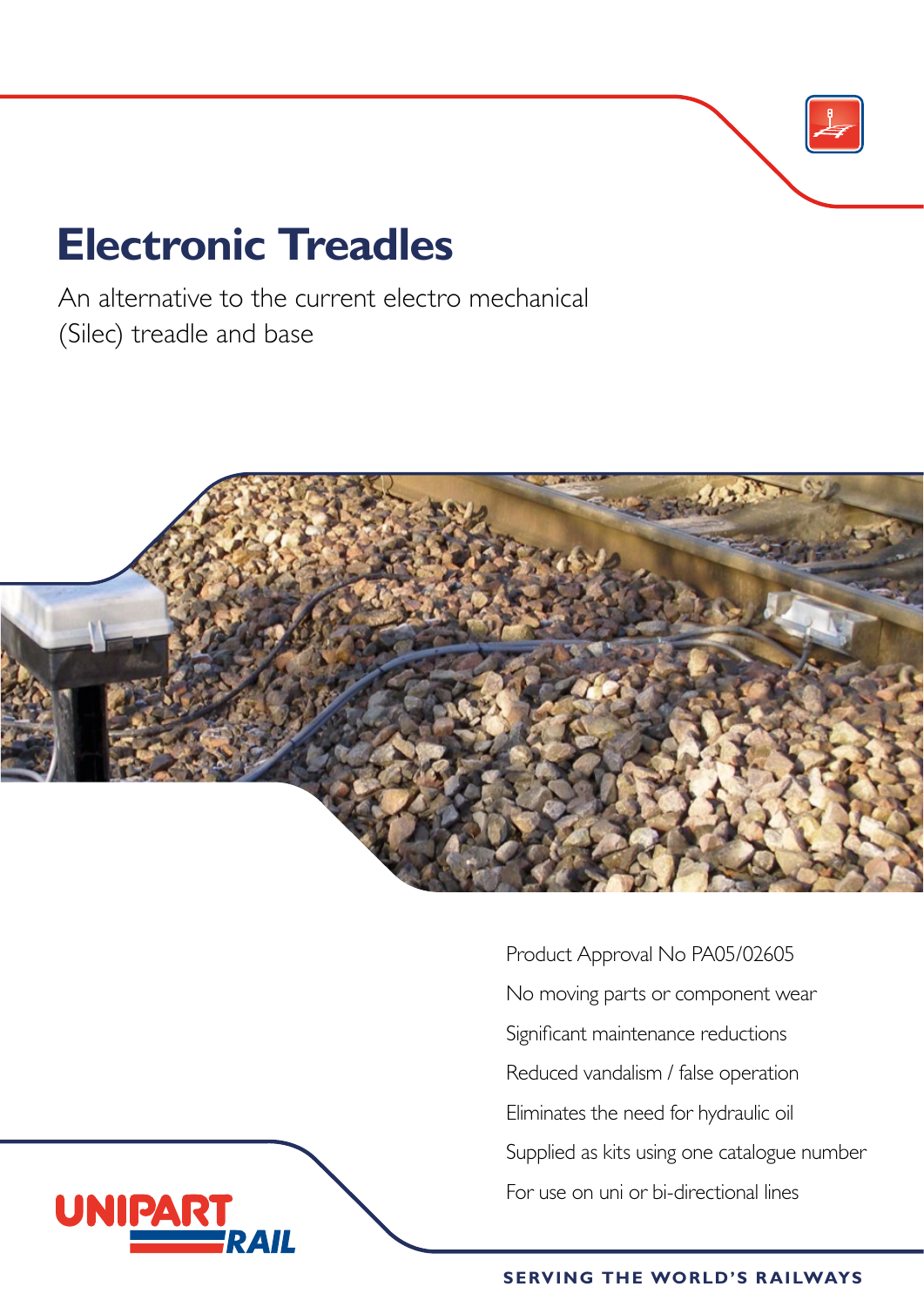## **This is a significant improvement on the traditional "armature operated" version as it has no moving parts, so has a longer in-service life, with lower maintenance costs.**

#### **Kitting Information**

Kitting has been introduced to provide installation teams with all materials required for each single treadle installation.

| <b>Description</b>                                                    | 113 <sub>lb</sub> | <b>CEN60</b> | <b>95lb</b> |
|-----------------------------------------------------------------------|-------------------|--------------|-------------|
| Uni-Directional, ETU D, 36-160 Vdc, 90 - 264 Vac, 50 kHz and 39 kHz   | K050/555700       | K050/555701  | K050/555702 |
| Bi-Directional, ETU A, 36-160 Vdc, 90 - 264 Vac, PSU, 50 kHz          | K050/555703       | K050/555704  | K050/555705 |
| Bi-Directional, ETU A, PSU, 36-160 Vdc, 90 - 264 Vac, 39 kHz          | K050/558166       | K050/558167  | K050/558168 |
| Bi-Directional, ETU A, PSU, 36-160 Vdc, 90 - 264 Vac, 50 k and 39 kHz | K050/555706       | K050/555707  | K050/555708 |
| Bi-Directional, ETU D, 36-160 Vdc, 90 - 264 Vac, PSU, 50 kHz *        | K050/558169       | K050/558170  | K050/558171 |
| Bi-Directional, ETU D, 36-160 Vdc, 90 - 264 Vac, PSU, 39 kHz *        | K050/558172       | K050/558173  | K050/558174 |
| Bi-Directional, ETU A, 24 Vdc, 50 kHz                                 | K050/558175       | K050/558176  | K050/558177 |
| Bi-Directional, ETU A, 24 Vdc, 39 kHz                                 | K050/558178       | K050/558179  | K050/558180 |
| Bi-Directional, ETU A, 24 Vdc, 50 kHz and 39 kHz                      | K050/558181       | K050/558182  | K050/558183 |
| Bi-Directional, ETU D, 24 Vdc, 50 kHz *                               | K050/558184       | K050/558185  | K050/558186 |
| Bi-Directional, ETU D, 24 Vdc, 39 kHz *                               | K050/558187       | K050/558188  | K050/558189 |
| Uni-Directional, ETU D, 24 Vdc, 50 kHz and 39 kHz                     | K050/558190       | K050/558191  | K050/558192 |

\* Special Applications

#### **Each kit contains:**

- Set of wheel detectors with rail fixing bolts or clamps and rail inserts
- Full installation kit including nuts, bolts, washers and 4m protective tubing
- Trackside housing (mushroom) with stand, electronic units and terminal blocks
- Electronic Treadle Unit (ETU) (Type: ETU-A for bi-directional and Type : ETU-D for uni-directional) including multi voltage power supply and 8 or 3 second dwell time dongle. Power supply operation for 40 to 160 Vdc and 90 to 260 Vac. ETU fits within  $3 \times$  BRB relay spaces
- 2 Power supply options (a) 36 to 160 Vdc and 90 to 260 Vac (b) 24 Vdc
- Surge arrestor
- Suitable for all traction environments including AC and DC electrification
- Detection suitable up to 250 mph



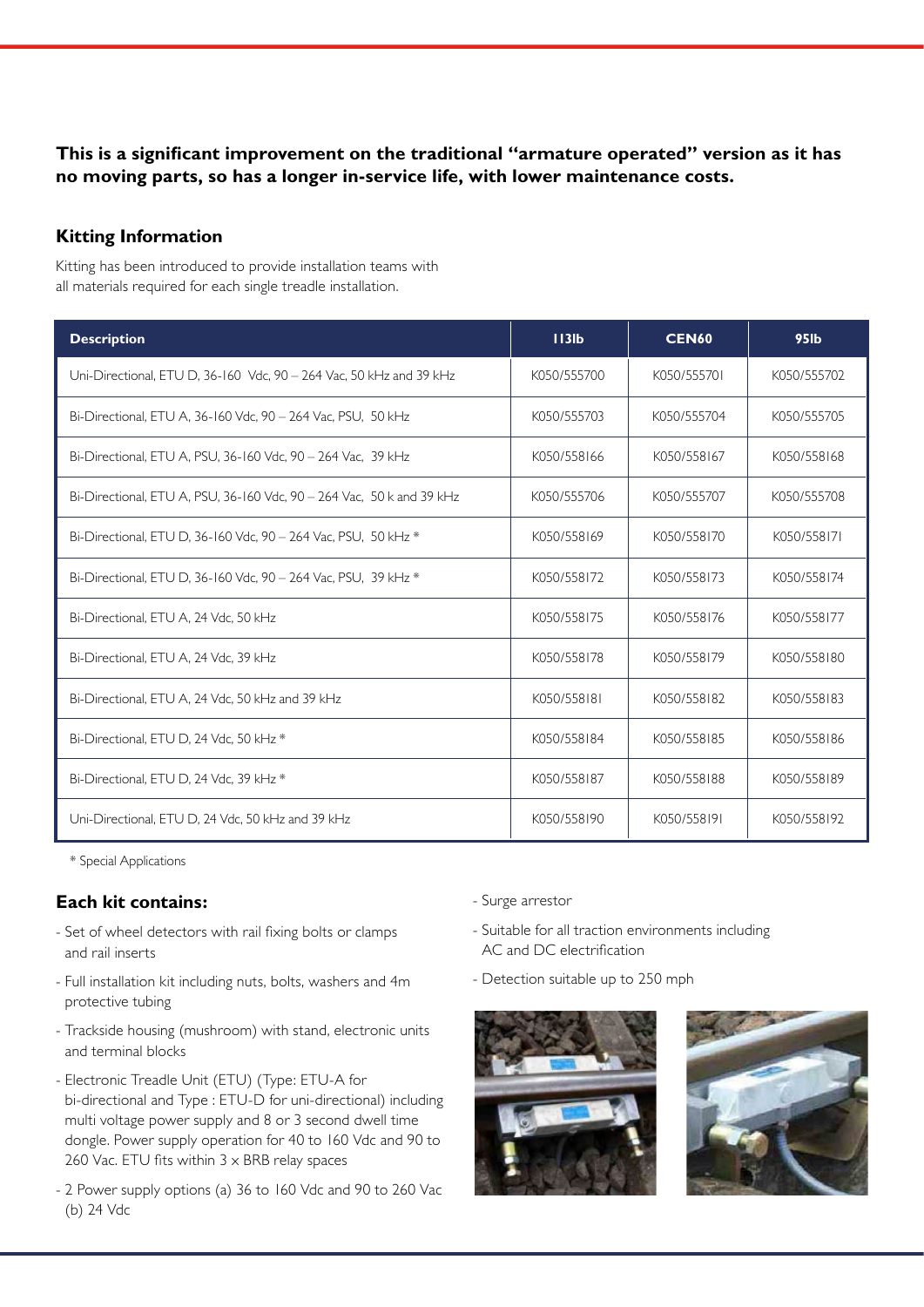## **Equipment building/enclosure**





#### **Key:**

- **1.** Wheel detector complete with 4m cables clamped to rail
- **2.** Trackside housing (mushroom) complete with stand for mounting
- **3.** Electronic trackside units with termination blocks
- **4.** Electronic Treadle Unit (ETU) complete with 36 to 160 Vdc and 90 to 260 Vac or 24 Vdc. psu, dongle, and Treadle Evaluator to suit unidirectional or bidirectional traffic.
- **5.** Surge arrestor
	- **A.** Type C2 2 or 4 core cable depending on design constraints (maybe existing)
	- **B.** Location case/Equipment Housing (maybe existing)

#### **Notes:**

Items 1, 2, 3, 4 and 5 supplied in kit format including all nuts, bolts, washers and protective tubing.

Number of BJs only (1&2) depending on application. Only 1 off BJ required in the majority of cases.



*The above image displays assembled parts on site*

In addition to the above there are further 2 parts (Surge Arrester) & (Evaluator) which are fitted within the location case or REBs.

In selecting the correct kit, Customers must select the key items as follows:

- Rail Section
- BJ Units (1 off) or (2 off)
- Standard Kit Parts
- Evaluator
- Dongle Dwell Time